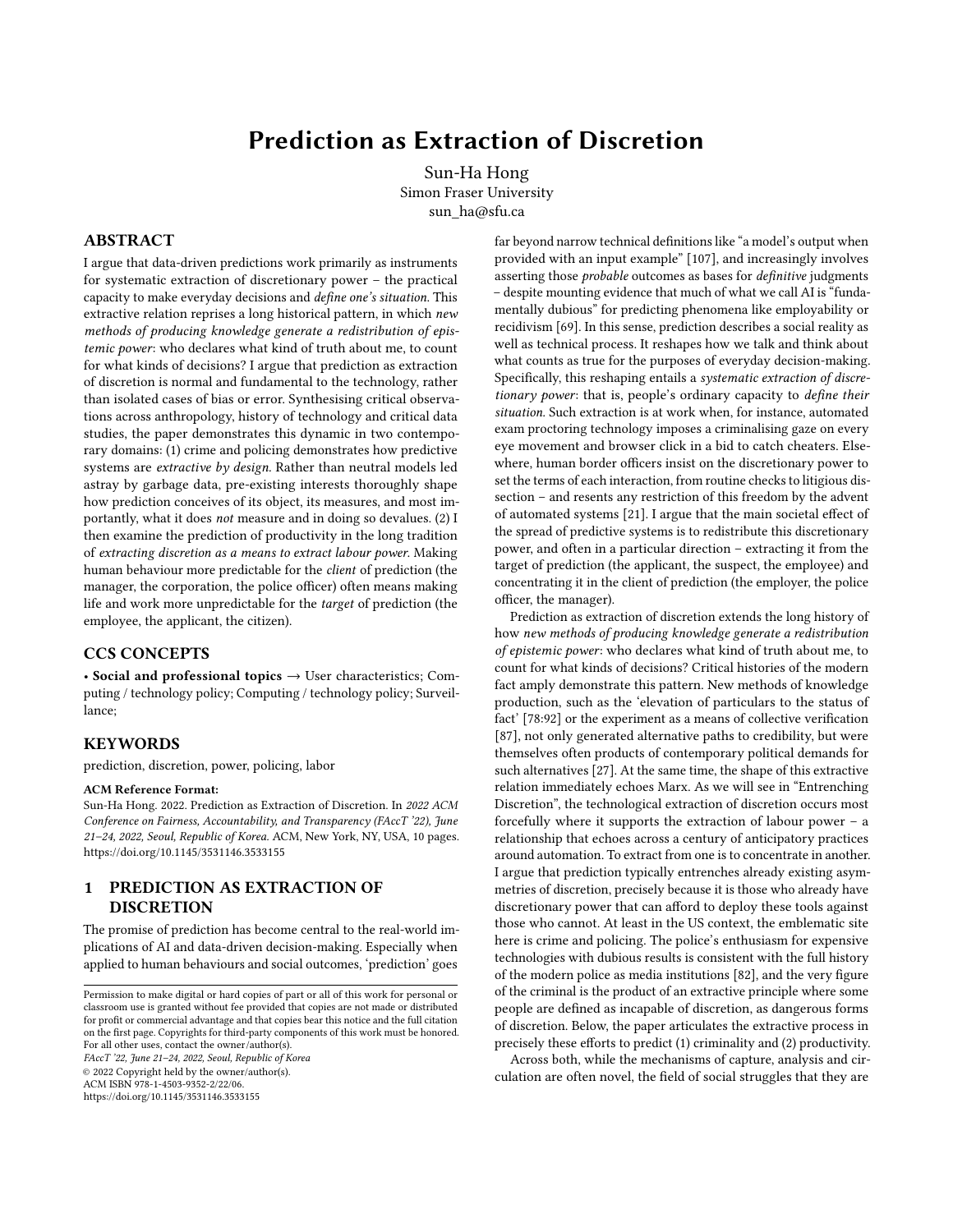funded to serve tend to be marked by continuity. Surveillance capitalism, currently one of the most common critical frames around prediction, describes not a seismic revolution, but a variation upon the theme that is capitalism itself [68]. We might raise a similar point with the very idea of AI ethics. The question of how to pursue ethical values in AI has increasingly raised the problem of how to define those values, and who should get to do that defining to what ends [\[6,](#page-8-2) [38,](#page-8-3) 54, 77]. Today, these definitional questions are being settled not in the proverbial roundtable of independent thinkers engaged in good faith, but a quagmire of industry-funded lobby groups (such as the Information Technology Industry Council), corporate ethics teams that mistreat and fire their own ethics experts (like Google), and active co-option of critical vocabulary into forms of ethics washing [\[39\]](#page-8-4). In terms of funding, computational resources and prestige, Big Tech "make[s] the water in which AI research swims" [101:53] – as visible not only in expensive signature projects like the Chan Zuckerberg Initiative's \$500 million donation to Harvard, but also the rapid growth of corporate affiliated authorship in AI research [\[8\]](#page-8-5). One result is that ethical concepts are narrowed and instrumentalised: bias becomes a form of numerical error to be corrected with better datasets, and ethics a bureaucratic checklist to be inserted into the production flowchart [\[8,](#page-8-5) 83] Often, paying for an AI prediction of productivity or criminality (which in many cases may or may not actually involve recognisably AI elements like machine learning) is less a way to establish a more objective foothold on future outcomes, than it is a way to reallocate discretionary power in one's favour.

But why prediction in particular, amidst the wider umbrella of data-driven technologies? Because it is at the vanguard of both (allegedly) concrete, real world benefits and the enveloping fantasy of long-term progress. The claim to predict a tangible 'problem' like recidivism or productivity promises a powerful empirical basis for thinking about new data-driven technologies as desirable and inevitable. We are told that algorithms will allow us to, for example, automatically analyse U.S. prisoner phone calls to predict violent crime and suicide [91]; identify suspect individuals based on their head vibrations[102]; use facial features to predict prospective employees' personality (HireVue); or conclude whether students are cheating or not in an online test (Mettl). This remains the case even when many such predictions remain unproven – or even specifically disproven. COMPAS, drawing from over 100 predictive features to predict recividism, performs about as poorly as laypersons' estimates [\[28\]](#page-8-6). New, AI-driven tools were celebrated as a potential difference-maker during the COVID-19 pandemic, but were found to be largely useless, plagued by poor input data and other fundamental problems [\[51\]](#page-8-7). Yet even as individual applications of prediction might be criticised and lampooned, such promises of real-world payoffs continue to generate emotional and cognitive investment in the idea of prediction (and through it, AI).

To better account for prediction's social existence, I describe it as a relational grammar: a way of thinking and talking about how facts are made, and who tends to declare those facts about whom. The dissemination of predictions generates distinct expectations about what accuracy or objectivity looks like when it comes to human behaviour. It follows that such a grammar prioritises certain kinds of truthmaking over others. The paper first turns to crime and policing to explore how predictive systems are extractive by design. Choices

in what kinds of predictive models are created to pursue what kinds of objects generate systematic disparities between what tends to get measured and what does not. Pernicious myths, such as that prediction disasters are generally dataset problems (the 'Garbage In, Garbage Out' (GIGO) argument), continue to obscure the ways in which prediction manages these conditions of possibility. Turning to efforts to predict productivity, especially by Amazon, I argue that making human behaviour more predictable for the client of prediction often means making life and work unpredictable for the target of prediction. The advent of data-driven systems is often described as an inevitable hyper-rationality, "render[ing] all agonistic political difficulty as tractable and resolvable" [\[3\]](#page-8-8). But in this equation, it is  $us$  – and our own discretion – that is being defined as the risk and error.

#### 2 PREDICTION AS RELATIONAL GRAMMAR

History of technology demonstrates that new technologies do not enter as blank slates, but that their meaning and usefulness are derived from preexisting social relations [65]. The social impact of technologies also tend to exceed their actual capabilities or implementation. The history of 20<sup>th</sup> century automation, for instance, was dominated by institutional and economic responses to what people expected automation to be and to do – responses which often persisted even when the technology never quite arrived in the expected way [53, 57]. Prediction is as much a way of thinking and talking about how we make facts, and who declares those facts about whom, as it is a set of calculative techniques. The struggle over these concepts – and the moral attitudes, affective orientations, and other pictures of the world embedded into them – shape our perceptions of what kind of technological arrangement is 'inevitable', or what kinds of reform, abolition, and alternatives are considered 'plausible'. The frequent declarations that everything about human beings can be predicted with enough data and computational power, or that such predictive machines will 'know you better than you know yourself', reflect and perpetuate these kinds of shifting norms.

Social life is so often driven by the disjuncture between the substance of what passes as true in a given context, and the sense of what kinds of things are likely to look, feel, smell true. Foucault famously distinguished between what statements are treated as true, and what statements are considered sayable in the first place. The latter are less likely to become visible as formalised rules; in the context of Kuhnian paradigms, Ian Hacking suggests that scientific communities operate through 'styles of reasoning', basic tendencies for relating things and making connections that undergird and often outlast any particular theory [\[44\]](#page-8-9). From this perspective, descriptions of a facial recognition tool as 'predicting' criminality, or a generative adversarial network as 'learning', are not simply (misleading) descriptions of technical method; they perpetuate a more basic sentiment about how things relate to each other.

But what does it mean to relate? The anthropologist Marilyn Strathern writes that the English word 'relation', in its modern sense, serves as something of a master instrument for thinking the world in terms of discrete phenomena which may be joined, separated, sorted, mixed, in highly modular and indiscriminate ways [95]. To say something relates conveys a strange neutrality about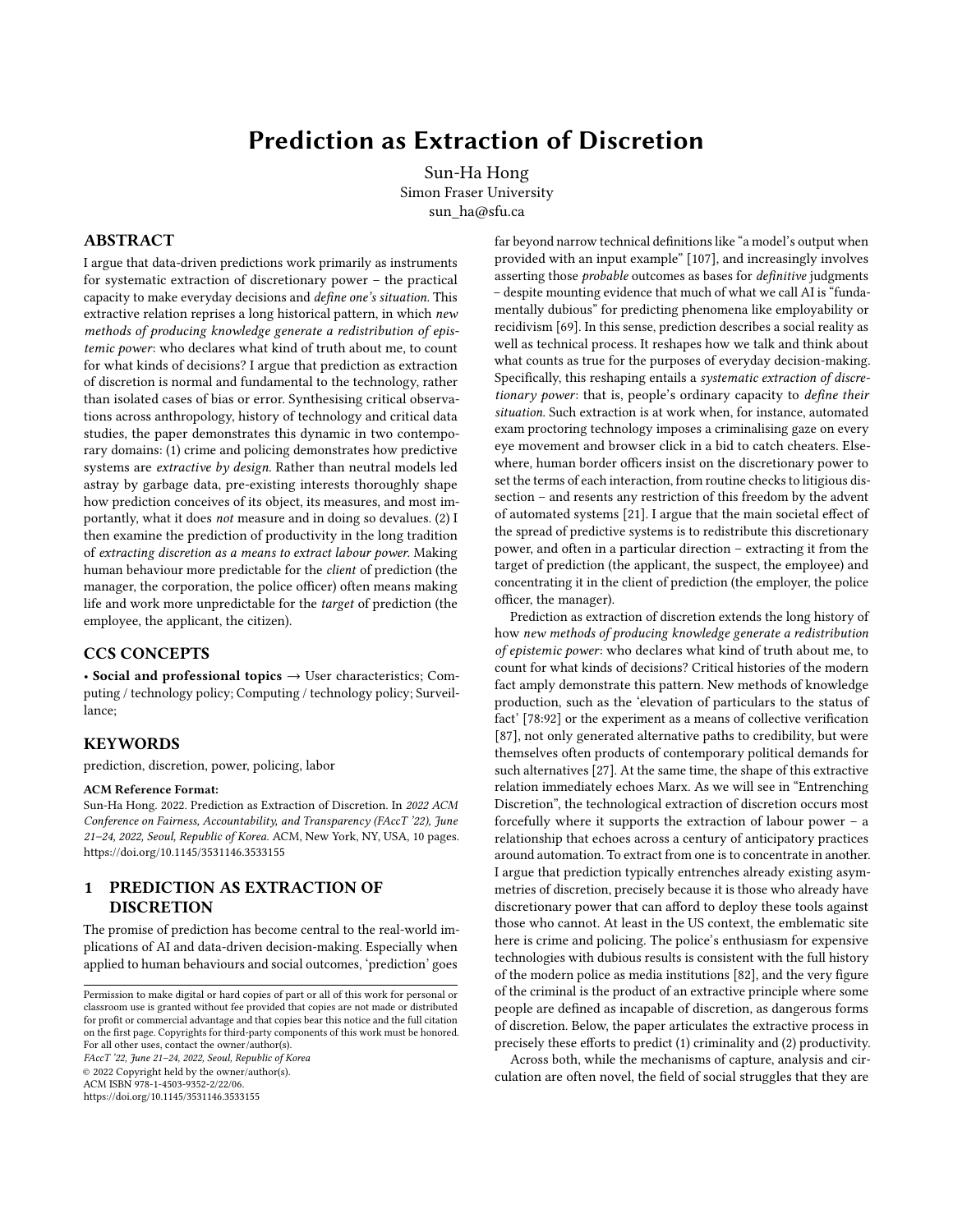the kind of epistemic operation that I am undertaking: it relieves the pressure of identifying a more precise process (such as 'extracts', 'subordinates', or 'causes'), and all the ethical and theoretical commitments that those designations would carry with them. (All this makes 'relation' an indispensable word for academics.) Similarly, in the context of big data and machine learning, prediction is funneled into a flexibly neutral space, where the scientist or engineer is required only to let 'the data speak for itself' and to document those relationships. And if the discovery – for instance, the use of facial recognition to predict sexual orientation – should facilitate clearly harmful uses of technology, it becomes easier to dismiss such consequences as things that simply could not be helped.

This very idea of modular, general relation is neither timeless nor universal. It is very much a modern way of seeing, and one which resonates with the long advent of quantification as a dominant method for understanding human and social phenomena [\[27,](#page-8-1) 79]. In this sense, the language of data-driven prediction imposes its own relational grammar: not so much the substantial claim that specific visual data of the face accurately identifies sexual orientation or criminality, for example, but the backgrounding tendencies in how we reason and model that makes it 'plausible' to try and predict one with the other in the first place. Dan McQuillan calls data science an 'organising idea' which imposes a very specific model of knowledge that he describes as neoplatonic: a "belief in a hidden mathematical order that is ontologically superior to the one available to our everyday senses" [67:254]. Others have described similar tendencies in terms of determinism [\[18\]](#page-8-10) and positivism [\[103\]](#page-9-1). While such worldviews are often demurred in polite conversation, they tend to persist in partial and half-avowed ways. As David Golumbia notes, only some people will claim that human beings are just like computers (i.e. 'the myth of computationalism'), but many more will flirt with the idea in practice [\[37\]](#page-8-11). Today, public polls continue to show widespread expectation that artificial general intelligence is imminent, or that automated prediction of phenomena like crime is inevitable [92, [105\]](#page-9-2). When Clearview AI's notoriously unethical facial recognition technology became controversial through a New York Times report, it was telling to hear one investor fall back exactly on this kind of broad article of faith: "Laws have to determine what's legal, but you can't ban technology. Sure, that might lead to a dystopian future or something, but you can't ban it." [52]

Crucially, any statement of data-driven systems as objective and consistent describes an aspirational ideal rather than actual practice [56]. In their history of scientific objectivity, Lorraine Daston and Peter Galison write that "all epistemology begins in fear — fear that the world is too labyrinthine to be threaded by reason; fear that the senses are too feeble and the intellect too frail". [\[23:](#page-8-12)372] Prediction as relational grammar does not simply dictate a smooth, totalising blanket of mathematical reason. Equally significant is what gets concealed or devalued in the process of imposing that grammar. Critical media scholar Tara McPherson calls it a lenticular logic, referencing the lenticular lens in old 3D postcards where one can flick between multiple images but never see them together. She argues that the history of computing – and its attendant lessons – are often sealed off from other domains [66]. Where McPherson takes up this point specifically around to race and computing, this also extends to how computing then imposes its own ways of seeing on those other domains. Bringing James Scott's celebrated work

on 'seeing like a state' [85] to artificial intelligence, Ali Alkhatib argues that the indiscriminate proliferation of a data-driven way of seeing adds up to an asphyxiating utopia: an expectation of calculability which drives out everything that does not fit. "The models AI researchers train and deploy construct worlds without space for the dimension of our lives that make us who we are" [\[2](#page-8-13)[:3\]](#page-8-8). How we attribute predictability – for instance, that a single statistical model can be 'scaled' to predict housing prices (Zillow) or 'suspicious eye movements' (Proctorio) across many different lives and locales – has direct repercussions for what kinds of actors are considered rational, and what kinds of behaviours are considered optimal. The grammar of prediction tends to prefer particular kinds of data and relations over others: a preference driven not purely on epistemic grounds, but by economic and institutional conditions that make some datasets and problems more available than others. In their critical history of AI's pursuit of 'generality', Raji et al. note that datasets which become treated as general benchmarks, like ImageNet and GLUE, are built not through rigorous definition of what is truly representative of the target reality, but look "more like samples of convenience" [81:[5\]](#page-8-14). Subsequently, any arbitrariness or partiality in such benchmarks tend to flow downstream into derivative applications in a 'blood diamond effect' [80]. These limitations are not purely technological in the sense that more diverse datasets and models are simply impossible; rather, they tend to replicate longstanding economic, political, and institutional asymmetries in what kinds of data and knowledge get produced, documented, reported, archived, in the first place. As Scott himself would later note: "legibility doesn't come cheap." [84:513]

## 3 EXTRACTIVE BY DESIGN

## 3.1 Bad questions

Prediction, like any knowledge regime, has a self-fulfilling element: it sees what it knows to see, and it measures what it can typically imagine measuring. These tendencies are shaped through longstanding economic and political asymmetries, whose influence is regularly written off as uncertain and uncontrollable 'externalities'. When prediction troubles get compartmentalised as 'just a dataset problem', they obfuscate how patterns of extraction shape the research questions and the choice of what to measure (and what to dismiss without measuring). When predictive successes are defined as 'beating' humans in tests of accuracy, they reify the model's own parameters as the world that matters, further burying these externalities beyond consideration.

The sociologist Luc Boltanski, with Laurent Thévenot then Eve Chiapello, has shown how capitalism constructs regimes of justification: the rules of the game by which we assess its own success and failure. Such regimes are also exercises in managing expectations [\[9,](#page-8-15) [10\]](#page-8-16). We learn to feel that it is surely unrealistic to expect that an employer will not squeeze its workers as hard as they can to maximise profit, or that if a technology is more 'accurate', then it must serve the common good. Some researchers have already adapted Boltanski's notions to contemporary technoculture, showing how technologies like hiring systems provide justificatory scaffolding for firms [\[26\]](#page-8-17), and help maintain collective belief in aspirational values like convenience and speed [59]. Prediction is so valuable precisely because it offers both the technical mechanisms and the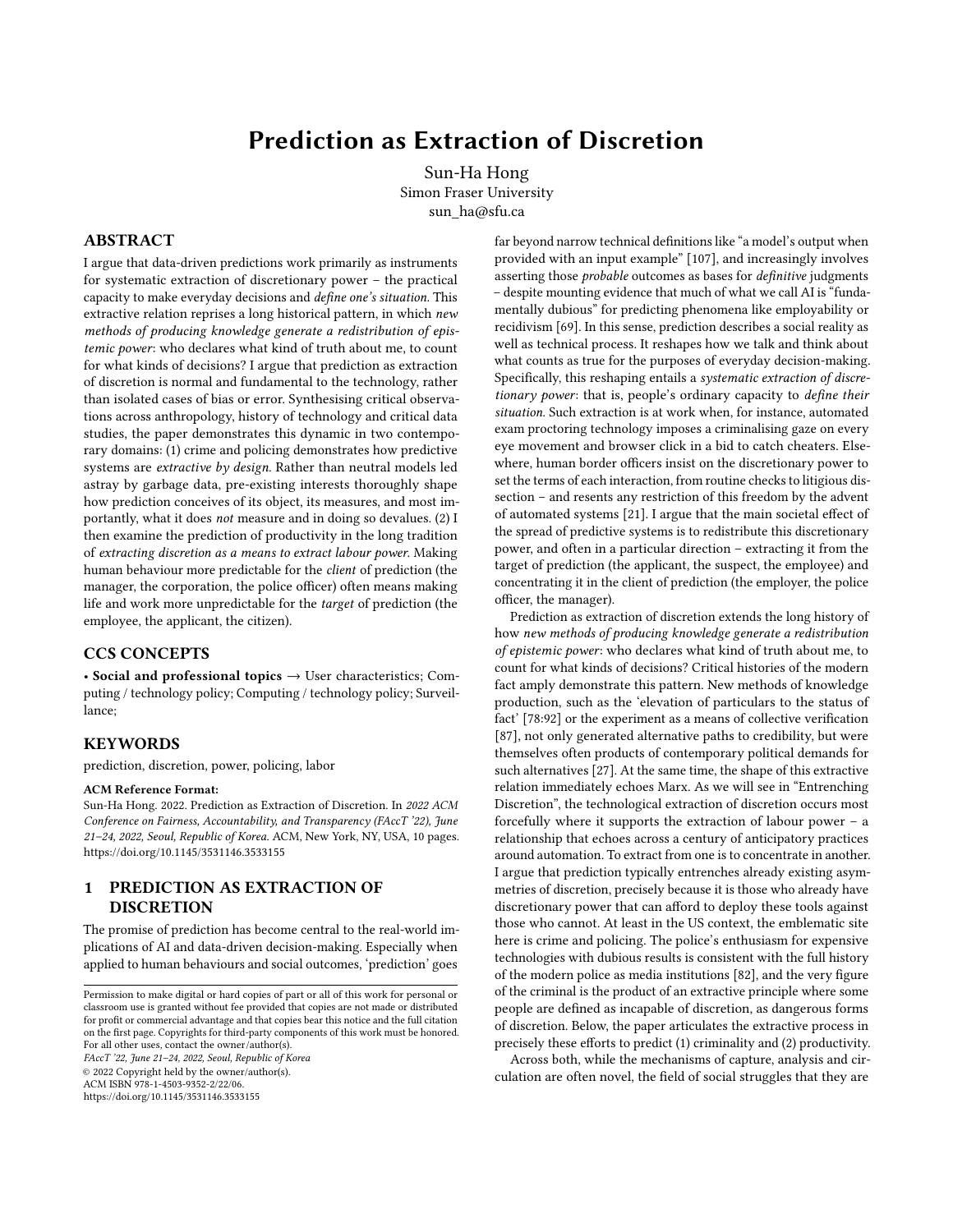logic of justification through which pre-existing extraction of discretion can be replenished. This motivation is the starting point for the shape that predictive systems tend to take today – not the side effect.

Consider the concrete ways in which claims of data-driven prediction actually appear in social life today. Prediction regularly appears as an epithet of approval, in which the technique du jour (such as convolutional neural networks) is rapidly scaled onto an improbably wide range of complex social situations. Such claims often derive their attractiveness precisely by claiming to clarify human behaviours and propensities that have long remained contested and ambiguous. Crime and policing are emblematic, partly because the very history of crime as a measurable object, and of modern policing as an institution, is defined by this project of extracting discretion. In one notorious case, a 2020 Harrisburg University press release claimed that "with 80 percent accuracy and with no racial bias, [their] software can predict if someone is a criminal based solely on a picture of their face."[1](#page-3-0) Although this particular study was rejected by Springer, the publisher, following international criticism [\[50\]](#page-8-18), efforts to graft machine learning tools onto physiognomic worldviews are increasingly common [\[1,](#page-8-19) 94]. The Harrisburg study was a norm, not an exception; it followed a now familiar grammar which effectively reduces any human condition into discrete empirical states. In this logic, 'criminality' appears as a state that inheres in the person, echoing centuries of imputation of bad blood or evil affliction. A similar exercise is performed with the human face, usually by relying on a variation of the facial action coding system (FACS) and its systematic reduction of facial expressions into objective, decontextualised data points [\[34:](#page-8-20)168]. Once frozen into such ossified forms, it only remains to demonstrate some statistical relation between the two artificially stable objects ('face' and 'criminality') to complete the equation.

On the surface, predictive systems rarely admit any commitment to a specific theory of criminality or the face. The grammar of data-driven prediction allows, even encourages, the researcher to avoid asking such questions in the first place – the argument being that it is unnecessary to understand what criminality is as long as we can produce actionable measurements bearing its name. Orit Halpern's history of cybernetics recounts computation's long rearticulation of objectivity away from the pursuit of 'external truth or reality', and towards a calculable grid of action, measurement, and replication [\[46:](#page-8-21)83]. This refusal to theorise is often claimed as an apolitical and amoral path; in reality, the very choice to predict the social enters into a politics of erasing ambiguity [\[7:](#page-8-22)10-11]. Articulating criminality or productivity as an object of prediction invariably leverages working definitions and heuristics already employed by the investors, engineers, and entrepreneurs involved in the production process – but rarely those of 'targeted' populations [\[20\]](#page-8-23).

## 3.2 Bad measures

What kind of data tends to be easily available for what purposes? As critical researchers of race and technology have shown with particular clarity, pre-existing inequalities shape what kinds of predictions roam the world in the first place, endowed with what kind of legitimacy [\[5,](#page-8-14) [16\]](#page-8-24). To suggest that the neutrality of data or algorithm cleanses predictions of their own historical provenance effectively describes a variation of money laundering: all of the decisions involved in any predictive system, from what kind of data is(n't) gathered to who the 'insights' are sold to, are dismissed as somebody else's problem. The model output, like 'clean' money, can then present itself as a neutral object of use. But far from wiping the slate clean when it comes to crime and prejudice, such practices must necessarily rely on existing records and practices to source the data, and are thoroughly shaped by longstanding institutional approaches to crime and patrolling. Ben Green describes how one University of Southern California project began by seeking to predict 'adversarial groups' like ISIS, but soon pivoted to targeting 'criminal street gangs'. They ended up drawing data from the notoriously problematic LAPD gang data for the model, effectively amplifying and legitimating those biases [\[38\]](#page-8-3). All this happens despite the fact that "there is no agreement as to what predictive [policing] systems should accomplish  $[::)$  nor as to which benchmarks should be used", and even if there were, "like all evaluations of police technology, confounding factors make it impossible to measure directly its effectiveness at reducing crime." [88:459]

At the same time, those who develop and sell these surveillance technologies are incentivised to constantly produce useful justifications around the dangerousness of crime and the necessity of advanced policing. Technologies like PredPol and ShotSpotter are directly sold to law enforcement clients, preying on their own anxieties about being left behind and their perpetual interest in expanding budgets [\[3:](#page-8-8)2-4]. Other data-driven tools lead with consumer-facing 'safety' services as a way to extract different kinds of urban data. The poster child here has been Ring, acquired by Amazon in 2018, and notorious for hawking its user data from individual door cameras to local law enforcement. Platforms like Ring's Neighbours incite their userbase into forms of 'digital vigilantism' [96] in which ordinary people are encouraged into producing the neighbourhood alerts, video footage, and other 'data' that populate a picture of the world in which crime is always just around the corner – a picture which may then be sold back to the users and even law enforcement. Citizen, the most aggressive company in this space, repackages dramatic cases of crime thwarted into 'magic moments' for consumption, and even deploys 'street teams' into new areas to produce crime content [\[4\]](#page-8-25). With Amazon Ring signing up over 400 local police departments for two-way data sharing [\[49\]](#page-8-26), or Nextdoor encouraging users to pass on their data to the police [55], these systems create new, 'efficient' pathways for connecting existing prejudices, perverse economic incentives with the aura of technological innovation [\[15\]](#page-8-27).

So the choice of what to measure and how to measure it caters to these existing social scripts, often entrenching their distribution of differentially discretionary subjects (the suspect, the 'bad' neighbourhood, the police officer: : :). The corollary is that this is not simply a zero-sum game, where greater automation or rationalisation leads to less discretion. Rather, the deployment of predictive systems can serve to protect and relegitimise bureaucratic discretion by integrating those judgments into the system. The move towards data-driven policing often involves new systems of documentation and data-collection, as well as existing data taking on new uses and importance – following a longer pattern of modern

<span id="page-3-0"></span> $^1\mathrm{An}$  archived version of this press release can be found at:<https://archive.is/N1HVe>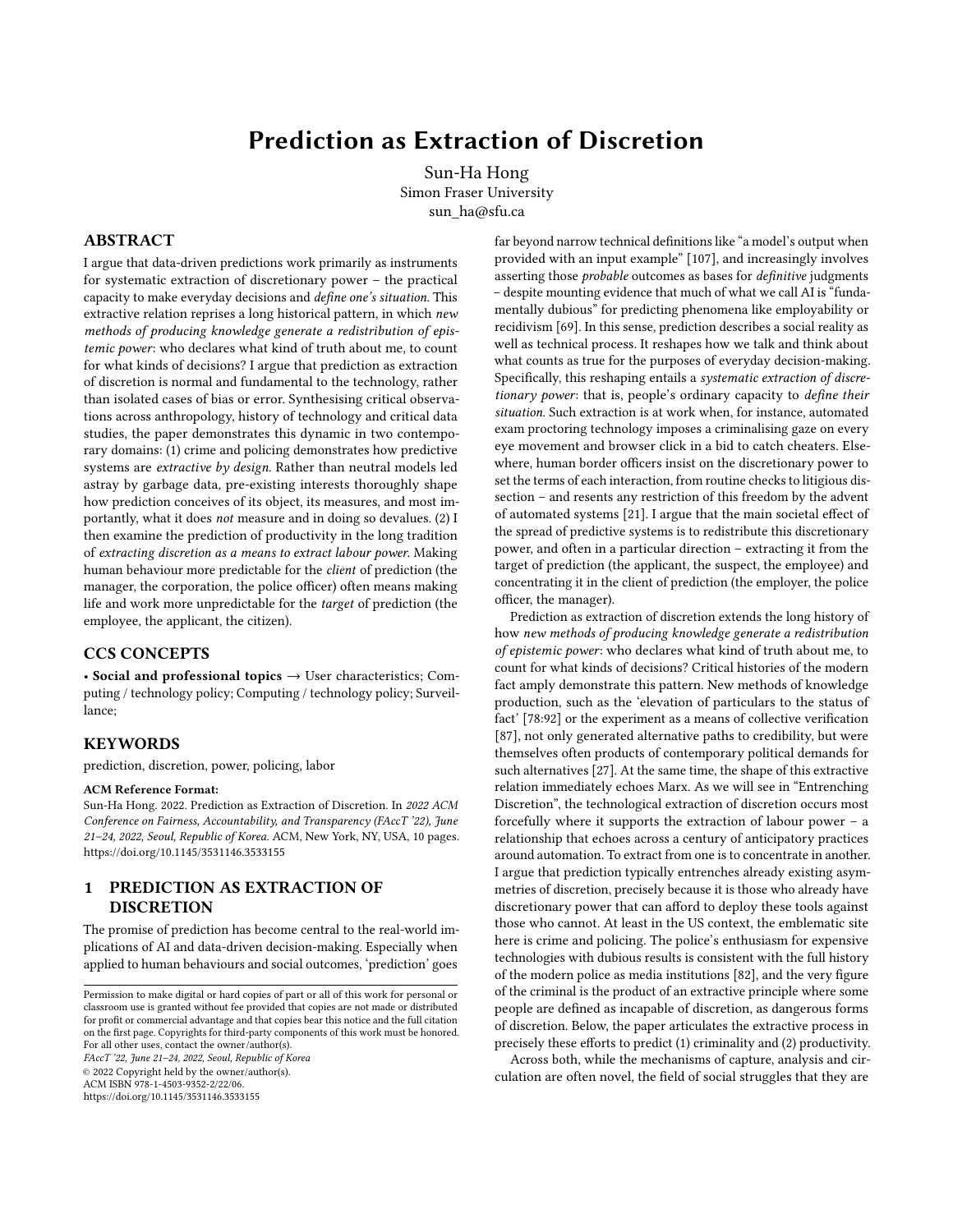policing as police media [82]. The mundane work of documenting, photographing, and 'writing up' targets thus becomes a site where police workers' discretion feeds into large data-driven systems. For instance, consider the LSI-R (Level of Services Inventory-Revised), a longstanding risk assessment tool for predicting individuals' likelihood of recidivism. One version used by the Idaho Department of Correction [\[110\]](#page-9-3) shows how details like prior convictions, "dissatisfaction with marital or equivalent situation", or "unfavourable attitude towards convention" contribute to the quantification of individual risk. Each measure requires interpretive work, some more than others: a score of 1 out of 3 in 'peer interactions', the training documents explain, would describe an offender who "actively dislikes co-workers or has only limited contact with them [::: and] often lets angry feelings toward others build up inside." In practice, LSI-R has fared poorly in tests of inter-rater consistency, and evidence suggests its correlation with recidivism is low [\[48:](#page-8-28)82-3]. When predictive models are baked into decision-making processes, they do not simply shift the entire apparatus towards inhuman objectivity, but rather empower new norms around who gets to impose their discretion upon whom. Often, the promise of data as a universal illuminator conceals the reality in which it is data for me, and not for thee; more predictable production for the client of production, at the expense of less predictable conditions for the target.

## 3.3 The unmeasured

The common thread running throughout these different sites of data production is that where the police remains the primary purchaser of these predictions, the kind of data and models we "get" as a society will invariably reaffirm their definitions of crime and safety. Conspicuously missing in this thriving industry, for instance, is any effort to improve the disastrous undercollection and invisibility of data around police violence and misconduct. Kelly Gates writes that such asymmetry in the sheer availability of data entails a 'symbolic annihilation' [\[35:](#page-8-29)4], in which one's experience is not simply underappreciated, but directly overwritten by police-oriented data production. From Michael Brown and Eric Garner in 2014 to George Floyd and Breonna Taylor in 2020, high-profile police killings of Black Americans precipitate repeated debate around just how prevalent such killings are. Yet each time, it is data on Black crime that tends to be readily available – while data on police misconduct and violence is underfunded, neglected, and sometimes actively suppressed. Even as protestors demanded widespread reform in the wake of George Floyd's death, Chicago's police union was working to destroy records of police misconduct – as they had been doing for years as part of their contract with the city [\[47\]](#page-8-30). Investment in predictive policing and other new technological systems also tend to come hand in hand with more funding for the police to produce the kind of data that they would prefer to exist – from scoring systems to identify the 'worst of the worst' offenders, such as LAPD's Operation LASER [\[12\]](#page-8-31), to algorithmically generated 'heat lists' that purport to predict 'likely' perpetrators and victims, such as those used by the Chicago Police Department [\[17\]](#page-8-32). Palantir's success at winning contracts from law enforcement and intelligence agencies around the globe, including working with ICE to identify subjects for deportation [\[109\]](#page-9-4), exemplifies this disparity in what kind of

data gets to exist in the first place. These technologies further generate a vicious feedback loop of legitimation by "assum[ing] the credibility of the underlying crime data—and the policing methods that generate that data in the first place." [\[17\]](#page-8-32)

As the Data 4 Black Lives movement has repeatedly shown, such asymmetries condemn certain kinds of suffering and lived experience as 'merely anecdotal', forced to an uphill struggle to count as 'data', while the police receive the numbers they need by default. Samuel Sinyangwe, co-founder of Mapping Police Violence, describes the recurrent barrier: 'How often have you heard, "We don't have the data. We don't know if what you're telling us is true."' [\[31\]](#page-8-33) While more robust databases of police misconduct are becoming publicly available, they tend to come from small, independent alliances of researchers, journalists and activists working with limited resources. While the police are legally obligated to produce some kinds of misconduct data, they routinely engage in strategies of obfuscation and delay, turning theoretical availability into practical absence [\[22\]](#page-8-34). As a result, whatever becomes transparent about those killed by police — their misdeeds, their personal life — tends to be far more exhaustive than the data we can get about the police themselves [\[36\]](#page-8-35). Predictive systems are often used to delegitimise the kinds of lives and experiences that are already too disadvantaged to generate rich 'data' in the first place.

Again, these consequences don't simply follow from who is targeted by predictive technologies and who isn't. The experience of the predicted also varies depending on what kind of existing pool of discretionary power they can draw upon. Where many of the best known cases involve predictions of criminals, suspects and citizens, other tools target these instruments on police workers themselves (or, as in cases like PredPol, do both in tandem). Researchers have shown how the advent of predictive policing technologies provokes anger and resistance from the officers. As their managers hail a paradigmatic shift from 'intuition-based' to 'data-driven' policing [\[13:](#page-8-36)56], some police workers perceive this as threatening the spaces in which they could previously exercise their discretionary power, resulting in "experiential devaluation and increased managerial surveillance." [\[14:](#page-8-37)[2\]](#page-8-13) We thus find them pushing back against third-party tech innovations, arguing that the data junkies do not understand the lived reality of policing [89:182-3]. Others engage in everyday acts of worker sabotage and resistance, such as by refusing to use the automatic vehicle locator and preferring to call in manually once at a location [\[14:](#page-8-37)[9\]](#page-8-15). This, of course, is only possible due to the amount of discretionary power police officers retain around the use of predictive systems; the gig workers on DoorDash or students in a 'smart' school are systematically denied the possibility. For people who have traditionally been deprived of discretionary power, then, prediction arrives as a double blow. The technology is often designed and funded specifically to intensify this existing relation of extraction, and that extraction leaves them least able to contest, evade, or renegotiate the consequences of these predictive judgments.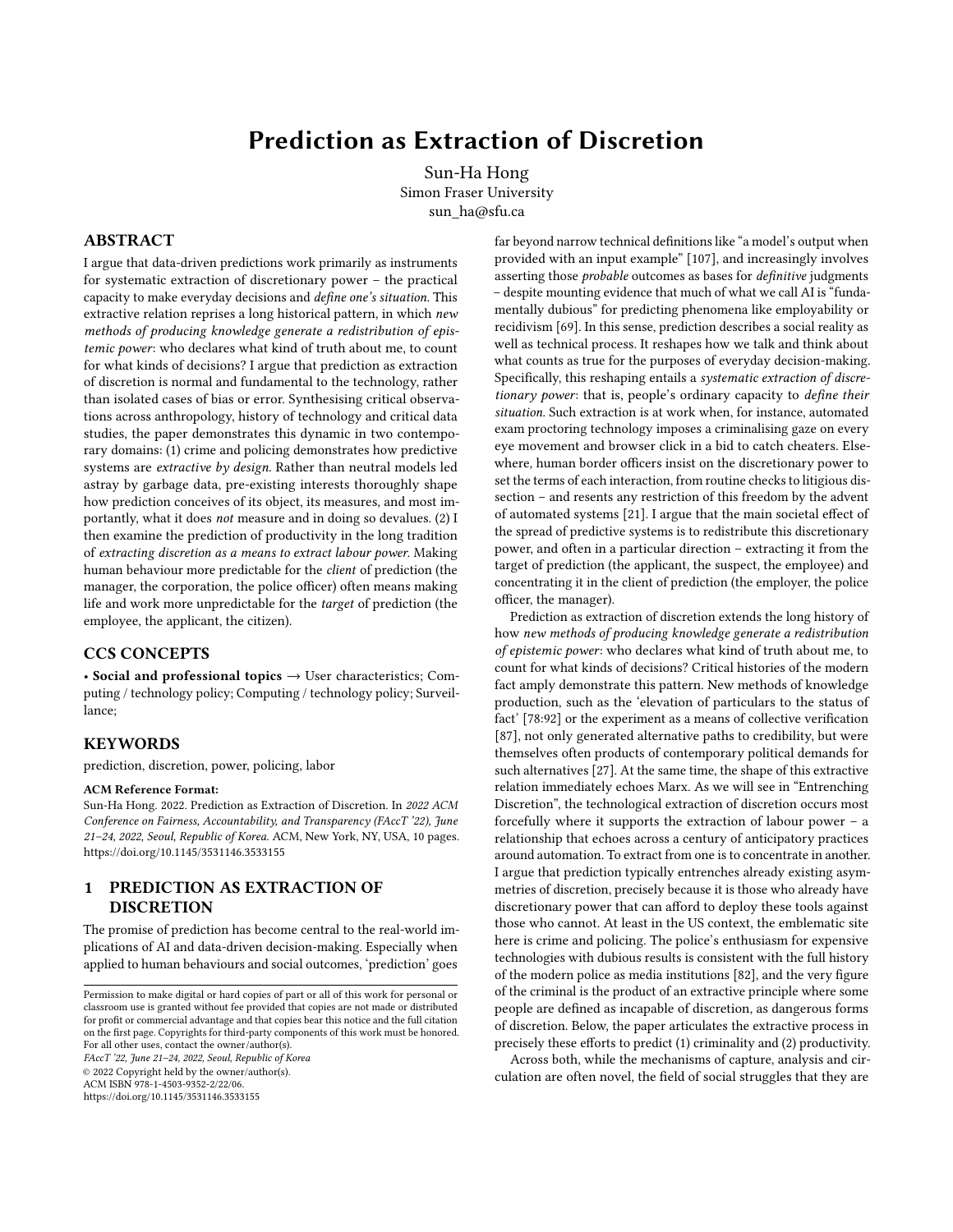## 4 ENTRENCHING DISCRETION

#### 4.1 Defining the situation

Predictive technologies are typically wielded to rationalise judgment, in both common senses of the word: they establish rulesbound processes for decision-making, and further provide scripts for justifying that judgment to insiders and outsiders. This joint function indelibly links prediction to discretion. Predictive systems, by definition, reconfigure the existing distribution of decisionmaking relations: whose 'gut feeling' overrides whose? Which parts of the decision are considered sufficiently unknowable that they are open to (unequal) negotiation, and which parts become considered set in stone because the data has spoken?

It is not that prediction always enforces formalisation and Kafkaesque inevitability at the expense of discretion. Rather, prediction serve to reallocate discretionary power across different actors, and additionally to obfuscate the continuing role of discretionary power in decision-making. In an analysis of data-driven decisionmaking in European 'smart' borders, Alexandra Hall writes that discretion and rule 'mutually constitute one another.' [\[45:](#page-8-38)493]. The word 'discretion' has a complex etymological relationship with various meanings of separation or discrimination, shaping common use today as the ability to determine what is appropriate to a given situation. In particular, it describes the ability to determine how a rule might apply (or not) to the case at hand. Thus in legal scholarship, Ronald Dworkin memorably defined judicial discretion as the judge's ability to 'choose a solution' [\[29\]](#page-8-39), while in sociology, Michael Lipsky's influential study of 'street-level bureaucrats' describes discretion as means of mitigating and coping with the tension between document and person, government agency and individual needs, that dominates the everyday work of bureaucracy [63].

The key point is that prediction and discretion can be used to regulate each other, rather than being locked into a static relation. Police departments might commission predictive systems to relegitimise their existing discretionary practices upon the urban poor, while workplaces might see it more as a way to suffocate workers' control over their work process. Discretion is not a relief from control any more than prediction renders judgment objective. Foucault makes this lesson clear in his analysis of illegalisms: the extralegal, informal, tacit agreements by which participants profit from or cope with the demands of regulated and official relations [\[32\]](#page-8-40). Yet illegalisms often do not represent an escape from the rule. Authorities might tacitly rely on black markets to supply goods when regular markets falter (as has often been the case in, say, North Korea in recent decades); police workers might tolerate some misdemeanours to focus on others. When Foucault says "respect for legality is [itself] only a strategy in this game of illegalism" [\[32:](#page-8-40)144], we might say similar of institutions' respect for data or algorithmic judgment.

But it would be rather subjectless to say that discretion manages the rule and leave it at that. Discretion may allow the judge to choose a solution from the rule, but that also means the defendant is bound to obey both the rule and the discretion that went into its deployment. Kohler-Haussmann's analysis of misdemeanour prosecutions in New York City demonstrates how defendants, once captured through a parking ticket or turnstile jumping, get sucked into not simply the opprobrium of rule and all its painstaking requirements, but the prosecution's ability to exercise discretion over that rule. Hence William Stuntz' famous dictum that criminal law constitutes "items on a menu from which the prosecutor may order as she wishes" [60:[12\]](#page-8-31). Street-level bureaucrats might employ discretion to relieve some of the stupidity of the rule, or to mitigate their own working circumstances, but they can also wrap their own discretionary judgment in the cloak of the rule to enforce it upon the citizen.

Discretion, in other words, describes the always unequal distribution of the power to define the situation: which bodies are immediately and tightly fastened to the regimes of visual surveillance and statistical correlation without appeal, and which bodies retain wriggle room, perhaps through the aid of a sympathetic human clerk and other forms of cultural capital? After all, the very justification for the deployment of predictive systems in the first place elevates data and interpretation above other kinds of evidence. This remains broadly true even where model outputs are subject to human review. A risk scoring system for child abuse and neglect may only issue non-binding recommendations, but they will tend to nudge and influence the judgment of overworked social workers, as well as how they justify their discretion to themselves and others [\[30:](#page-8-41)141-2]. And however probabilistic the insight, the decisions that result from them are singular and binding for each individual. Extraction never simply withdraws something from somewhere; it also means empowering some at the expense of others.

#### 4.2 Predictable workers, unpredictable work

I now turn to efforts to predict productivity and worker behaviour. As I noted in the beginning, prediction's transfer of discretion from the target of prediction to its client often dovetails with other historical patterns of extraction, and in particular, that of labour power. Consider the case of Amazon. As the fifth largest private employer in the world as of 2020 [90], Amazon is both test-bed and ground reality for prediction as the extraction of worker discretion. Its warehouses ('fulfilment centres') and delivery networks exemplify the synergy between intense, data-driven automation of labour on one hand, and the systematic deprivation of information, predictivity, and discretion for the workers on the other. For the former, the master metric is "the rate": individual performances like boxes stowed, picked or packed per minute and hour. The rate is prominently cited as a reliable base measure for decisions including the hiring and firing of individual workers; it provides an always available source for justifying Amazon's abnormally high rate of firings [61] - which themselves are increasingly automated [93]. Yet notably, the exact rate that a worker must hit at a given warehouse is never disclosed to the workers themselves. Sociologist Nantina Vgontzas, who has worked at Amazon warehouses as well as joined in workers' organising efforts, recounts being trained against the rate of 400 picks per hour – and later being told by a human trainer that the actual expectation was around 360 [97]. Meanwhile, the demand for a machine-readable and predictable labour rate is further enacted through sensory opprobrium. Coloured graphs warn employees to work faster; 'project loving energy', counsels a workstation screen [\[24](#page-8-42):56].

These quantified expectations governing the algorithmic workplace cater to managers and employers' desire for a certain kind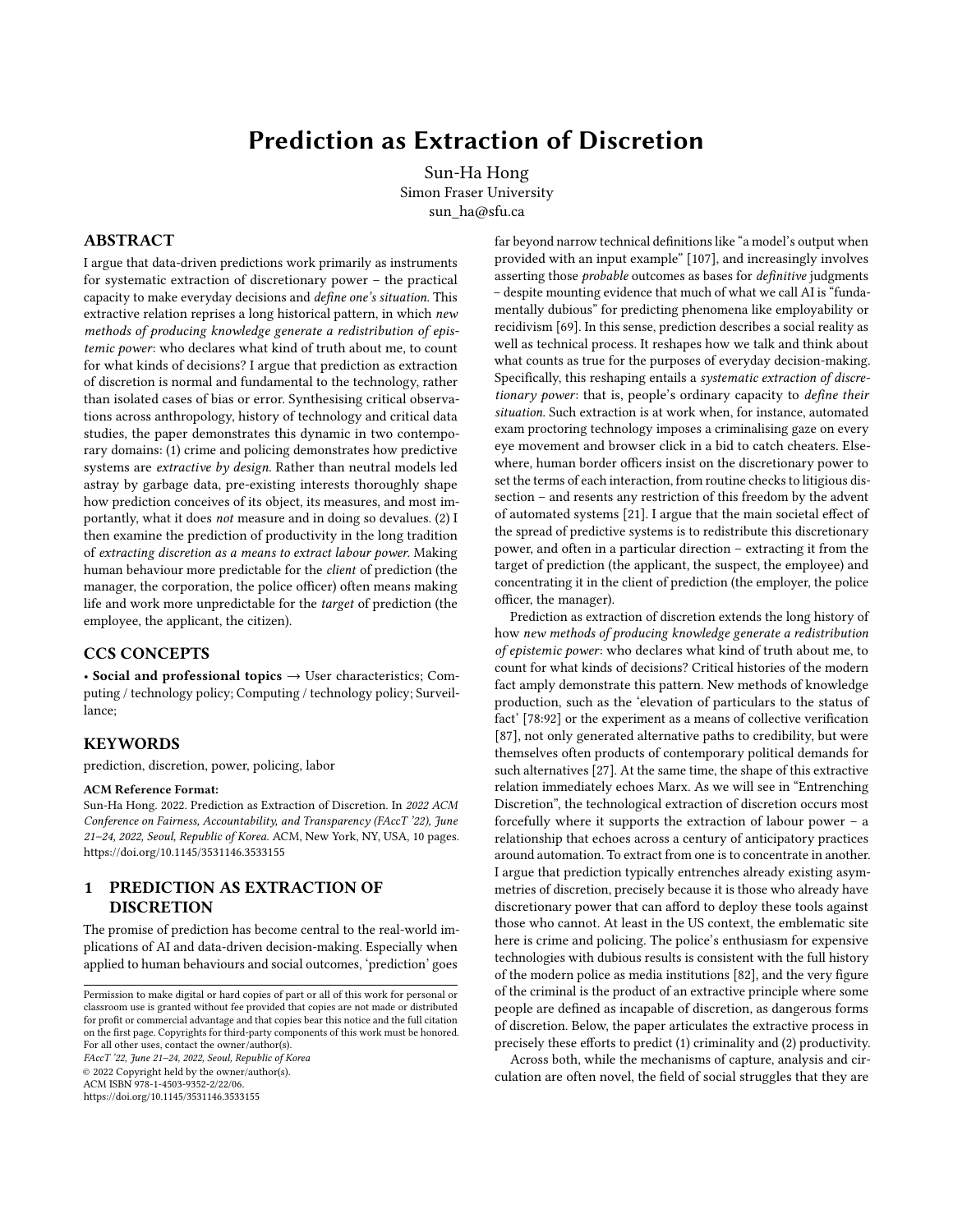of inhuman clarity, in which the many variations and ambiguities inherent in any act of labour are not actually eliminated, but erased, delegitimised and neglected. The consequence is that for the worker, their own work and life becomes both less predictable and less discretionary [\[33\]](#page-8-43). The Amazon 'picker' is constantly adapting to the algorithmic redistribution of boxes and goods, unable to accumulate their own rhythms for effective and safe work. Journalist Alec MacGillis relates the story of Hector Torrez, a San Francisco tech industry professional turned Amazon warehouse worker: "the challenge wasn't so much the weight as that you couldn't really tell, based on size, whether a box was going to be heavy or not when you went to pick it up. Your body and your mind never knew what to expect." [64[:4\]](#page-8-25) This deprivation of someone's ability to anticipate, plan, and adjust their own conditions of working and living, shows clearly that social realities don't simply become more or less predictable, but that becoming predictable for some often comes at the expense of others.

This disparity in control results in all too familiar harms to working conditions. Amazon's warehouse workers have long experienced significantly higher rates of severe injury compared to industry competitors [\[40\]](#page-8-44). Amazon's delivery drivers are subject to similar factors: top-down dictations of punishing rates, sometimes of up to 400 deliveries per 10-hour shift, provide profits at the macro level, while workers pay in the form of extraordinarily high injury rates, and the now infamous practice of drivers having to pee in bottles or trash bags to meet the rate [\[43\]](#page-8-45). Amazon's response to these problems tend to intensify this dynamic of profit-oriented datafication. In 2021, Jeff Bezos' final letter to shareholders as CEO of Amazon prescribed "new automated staffing schedules that use sophisticated algorithms to rotate employees among jobs that use different muscle-tendon groups" [72] – a solution that would implement new forms of unpredictable, opaque decision-making on behalf of workers while retaining the non-negotiability of 'the rate' and the punitive overall level of productivity.

Amazon may be a pioneer in the algorithmic destruction of workers' bodies, but the underlying economic and technical incentives are not at all unique. Coupang, South Korea's answer to Amazon (though heavily dependent on SoftBank's Saudi-backed funds, as is the case for many Silicon Valley companies), has also seen rocketing stock value and a reputation for superfast delivery on the back of algorithmic surveillance, high rates of workplace injury, and several workers that have died of overwork [62, 86]. In delivery platforms like DoorDash, the on-demand worker is shephered into surge areas in one moment, then made to kick their heels curbside in another, never knowing how much they'll make or how to pace their work [\[41:](#page-8-46)7,89:2]. Chinese food couriers, working for platforms like Ele.me and Meituan Waimai, describe sudden periods of intense pressure in which a delay of seconds might cost several orders' worth of pay – the result of a business and technological model which profits from its ability to "stratif[y] the value of people's time" in rapid, finely-grained ways, extracting every possible sliver of 'downtime' [\[19:](#page-8-47)1563]. For the worker, it is their lived time chunked up into a pulsating mess of alarms and nudges, distractions and panic; for the manager and employer, it is a vast predictive matrix which externalises everything that the model would prefer not to predict (such as apartment complexes that refuse to let gig workers on their elevators, or inadequately represented crossings and road

conditions) and funnels the cost to the worker. What the model refuses to count cannot surprise it.

## 4.3 The history of the measured

This disparity between the predictor and the predicted reprises over a century of labour struggle – throughout which the extraction of discretion has served as a crucial instrument for the extraction of labour power. Alessandro Delfanti suggests that automation separates the worker from their skills and knowledge – a separation which then enables the factory to operate with deskilled workers, and to turn that information around to evaluate and control worker behaviour [\[25\]](#page-8-48). In Amazon warehouses, human 'stowers' handle incoming items of staggering variety, grouping them into bins in giant 'pick towers' – a task that involves a certain degree of discretionary judgment. When this process is laced with data-gathering systems, however, each worker action – such as the stower's scanning of the item, their rate of pieces per hour, their bathroom breaks – provides data grist for improving data-driven predictions of the stowing process. Individual judgments and tacit knowledge are siphoned into a unique source of knowledge for managers, but not for the workers themselves; as we have seen above, the question of what the rate really is at any given time is for the manager to know and the worker to wonder. The key innovation is not merely to pack seven boxes instead of six, but ensuring that it is the manager who can set the 'rate' of seven, or eight, or two hundred, rather than the worker.

This dynamic runs right through the history of modern automation. Harry Braverman's Labour and Monopoly Capital argues that this separation was one of the key legacies of Charles Babbage, and his argument that any labour process should be subdivided into ultra-fine fragments, such that each fragment could be regulated for minimal cost and maximum labour [\[11:](#page-8-49)55]. Not only does this presage contemporary microwork, Babbagification also requires ever more detailed apparatuses of measurement and justification through which those fragments can be priced and punished. For instance, David Noble shows how General Electric's postwar investment into machine shop automation was an explicit response to the success of nationwide union strikes in 1946, and the fear that skilled workers are able to exercise discretion over the conditions of their workplace and to make demands of the employer [70]. GE Vice President Lemuel Boulware, whose name would become the label for its aggressive anti-union strategies of 'Boulwarism', argued that the company must "eradicate" the "fantasy" that "the employees : : : were in the driver's seat." [70:156] Such attitudes shaped what kinds of automation technologies would be accepted, and which functioning alternatives would be consigned to obscurity. GE's favoured 'record-playback' approach to automation eventually lost out to numeric control in part because the managers and employers making the acquisition decisions wanted automation systems to transfer discretionary power away from the worker. In one instance, GE designed an automation system for a steel company, only for the client to complain that "operators were [still] controlling production, determining the output", engaging in well-worn techniques of 'stints' and 'pacing' (worker-determined production quotas and rates) [70:164].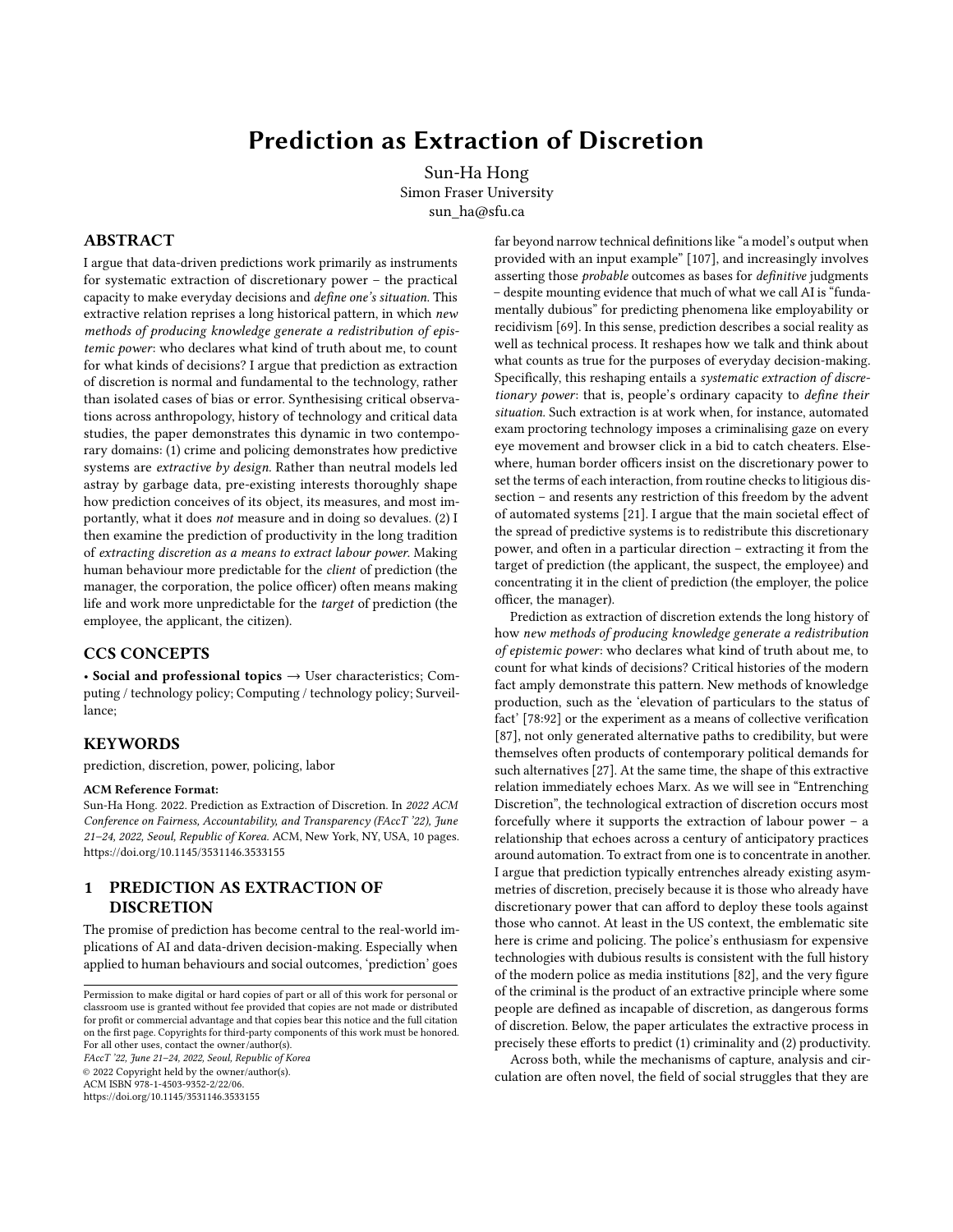Here we return to the earlier point that there is always a choice to be made as to what kind of data is and is not collected, and what kind of predictions are made available for decision-making. Amazon exemplifies how it is not just possible, but profitable to produce cutting-edge data systems when they serve its goals for extracting worker control and discretion, and to actively pursue incompetence and negligence when it does not. During much of the ongoing COVID-19 pandemic, Amazon warehouses have refused to collect and disclose basic data about which of its workers had tested positive for the coronavirus. In one warehouse in Pennsylvania, managers initially informed workers of each new case, before stopping after around 60 – claiming that sharing the information 'made no difference'. [99] One Amazon VP insisted that "it's not a particularly useful number", but that their warehouses' rate of infections was "just under" community rates [71]. Such rhetoric draws from Big Tech's well-established playbook of professing ignorance about inconvenient kinds of data, while jamming public debate with unverifiable statistical claims. In this same period, Amazon has moved quickly to expand its collection of data that it considers more 'useful' – including, for example, efforts to score and measure 'risk of unionisation' by employees in its Whole Foods subsidiary [76], and installing Pinkerton spies in warehouses around the world [\[42\]](#page-8-50).

A company like Amazon – an emblem of our age for the promise of scaling data and technology to heretofore unimaginable wealth – thus exemplifies how the commitment to prediction and calculation is never universally consistent. When predictive systems are hailed as efficient or sophisticated, this describes not so much their ability to objectively measure the realities of production, but their ability to discount the less profitable aspects of that reality. In all this, Amazon faithfully follows the long tradition of Silicon Valley's production industries, where low-paid, primarily migrant workers have long suffered from toxic exposures and resulting illnesses, and the data around those conditions actively delegitimised and suppressed by their tech employers [75:100-1].

These recurrent efforts to separate the worker from their discretion, and to wield prediction as an asymmetric instrument of control rather than collective transparency, come hand in hand with entrenching cultural tropes about the nature of the worker and what is necessary to make them work. As with crime and policing, such presumptions enter into the social life of prediction before and beyond any question of statistical bias in a dataset or the appropriateness of particular object labels. One persistent pattern across many seemingly disparate applications for predictive technologies today is that the promotion of 'cutting-edge AI solutions' leverages and amplifies a pre-existing fantasy that criminalises the targets of prediction. The worker is presumed to be, by default, a potential thief (of wages via low productivity, or directly of company property). Amazon has consistently cited package theft by delivery drivers as a key motivation for its Ring door cameras [\[108\]](#page-9-5), pushing that fear onto consumers as a way to sell the devices [\[15:](#page-8-27)5]. This is now extending to driver surveillance. In March 2021, Amazon began forcing its drivers to sign away 'biometric consent' to keep their jobs, authorising a new suite of surveillance tools including claims of AI detection for 'risky driving behaviours', in addition to existing means for tracking and evaluating their rate of delivery

[98]. Perhaps the most strikingly explicit example of worker criminalisation as incentive for predictive technologies comes from an anonymous Microsoft engineer, who describes traveling to Kazakhstan to advise an oil production partnership between the Kazakh state and Chevron. After giving a presentation on possible uses of AI/ML technologies for mapping the ground to identify oil sources, the engineer finds that the managers in the room – mostly American expats – were actually far more interested in AI-driven worker surveillance. Their presumption was clear: "We have a lot of workers in the oil fields. It would be nice to know where they are and what they are doing  $[::]$  If they are doing anything at all", said one. [\[104\]](#page-9-6) The worker is the suspect, and it is this *a priori* declaration that determines what role the data will play to begin with.

## 5 PREDICTING TO STAY THE SAME

Prediction grammatises – renders flexibly replicable, habituates, provides a template for – a widespread extraction of discretionary power: the spaces of practical ambiguity, the gap between rule and case, the moments of situational judgment, that were always unequally distributed across different subjects in the first place. From predictive approaches in policing and incarceration to their analogues in workplace surveillance, we find a consistent pattern. It is the subjects of measurement are preemptively defined as objects of suspicion and danger, whose exercise of discretionary power over their own circumstances is primarily seen as a source of unwelcome uncertainty. All this 'seeing' is done from the perspective of the managerial clients of prediction, for whom systems of datafication offer new ways to entrench their desired definitions of a productive worker or otherwise 'good' subject as neutral and objective facts.

When understood as a transfer and entrenchment of discretionary power, data-driven prediction appears more clearly as a literally conservative extension of longstanding strategies for social control, rather than any radically novel means for reducing human bias and irrationality. In Forces of Automation, David Noble relays a definition of workplace automation from none other than Peter Drucker, perhaps the closest available personification of corporate managerial logic: "what is today called 'automation' is conceptually a logical extension of Taylor's scientific management [in which] productivity required that 'doing' be divorced from 'planning'." [70:231] Far from revolutionising this long project of worker deprivation, predictive technologies entrench them. In police surveillance and risk assessment, too, what matters is the choice of which numbers are collected in the first place: technology like body cameras can theoretically deliver impartial evidence around police conduct – but not when the police retain and exercise the practical power to turn cameras off citing 'malfunction', or refuse to release timely and unredacted footage [74, [106\]](#page-9-7). As Mimi Onuoha has observed, the abundance of video footage and other data around police violence against Black people in the United States has failed to lead to a 'great awakening' around institutional racism, because data can never speak truth to power on its own [58, 73].

To adapt Joseph Weizenbaum's famous dictum on computing, not everything that can be predicted should be predicted [100:x]. The very act of declaring something predictable, of turning it into a prediction 'problem', already establishes the conditions forextraction. Turning a remote education situation, or the allocation of police resources in a city, into a prediction problem means deploying a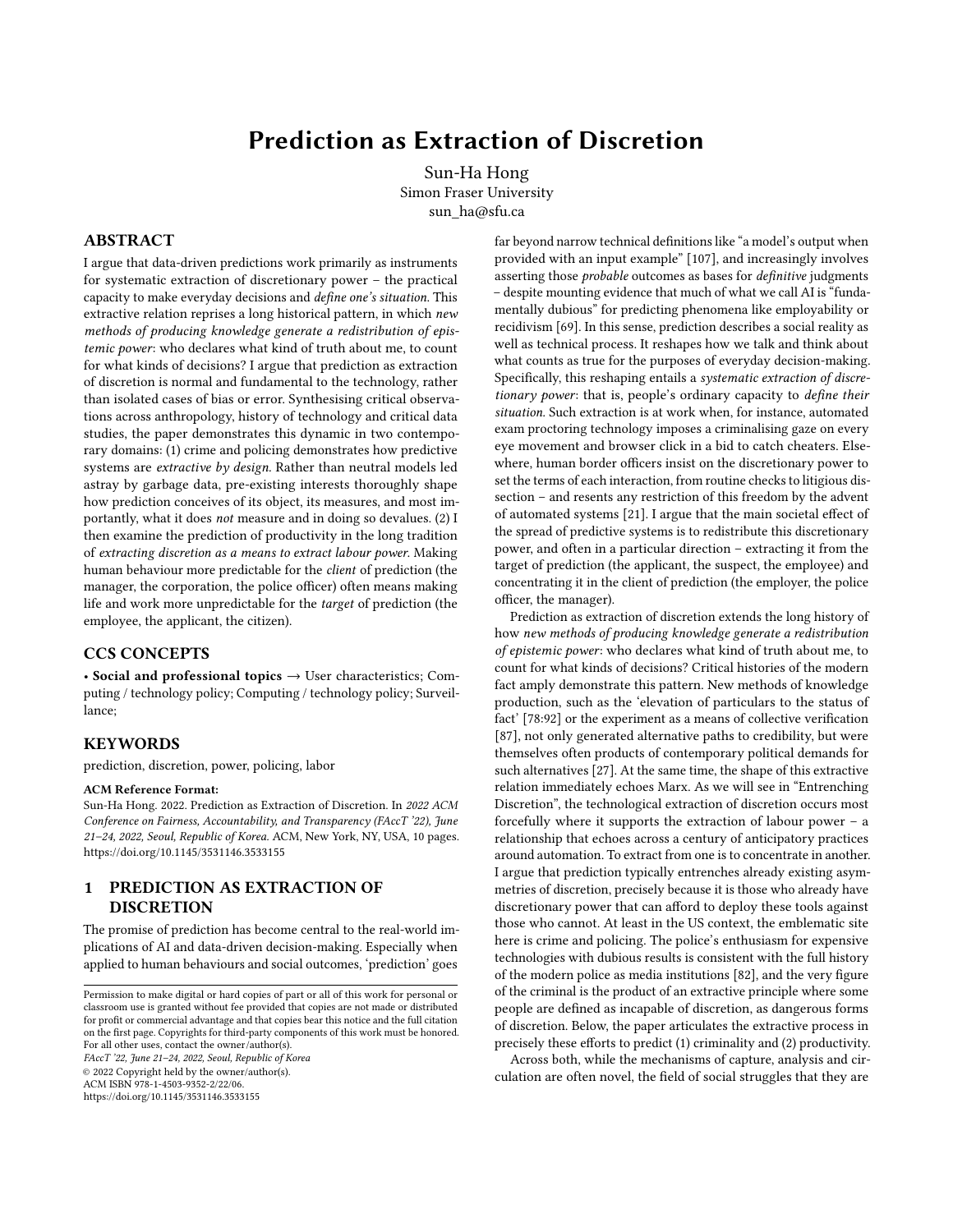well rehearsed template for decision-making in which the clients of prediction are empowered to consistently speak over and speak for the targets of prediction: the entrepreneur and venture capitalist over the students themselves, the police departments over inhabitants of overpoliced neighbourhoods, the managers and executives over warehouse workers. As technologies like facial recognition increasingly impose themselves over diverse social situations, they deliver not a hyper-rationalised environment in which the data speaks for itself, but a thin refurbishing of familiar asymmetries in which the same few might continue to judge the many with impunity.

# ACKNOWLEDGMENTS

This paper is an accidental byproduct of research conducted through the Canadian Social Sciences & Humanities Research Council grant 430-2019-00078, "Personal Truthmaking in the Data-driven Society".

#### **REFERENCES**

- <span id="page-8-19"></span>[1] Blaise Agüera y Arcas, Margaret Mitchell, and Alexander Todorov. 2017. Physiognomy's New Clothes. Medium. Retrieved from [https://medium.com/@blaisea/](https://medium.com/@blaisea/physiognomys-new-clothes-f2d4b59fdd6a) [physiognomys-new-clothes-f2d4b59fdd6a](https://medium.com/@blaisea/physiognomys-new-clothes-f2d4b59fdd6a)
- <span id="page-8-13"></span>[2] Ali Alkhatib. 2021. To Live in Their Utopia: Why Algorithmic Systems Create Absurd Outcomes. In CHI Conference of Human Factors in Computing, ACM, Yokohama, Japan.
- <span id="page-8-8"></span>[3] Louise Amoore. 2020. Cloud Ethics: Algorithms and the Attributes of Ourselves and Others. Duke University Press, Pittsburgh.
- <span id="page-8-25"></span>[4] Boone Ashworth. 2020. Inside Citizen, the App That Asks You to Report on the Crime Next Door. Wired. Retrieved from<https://www.wired.com/story/citizen/>
- <span id="page-8-14"></span>[5] Ruha Benjamin. 2019. Race After Technology: Abolitionist Tools for the New Jim Code. Polity Press, Cambridge.
- <span id="page-8-2"></span>[6] Elettra Bietti. 2020. From Ethics Washing to Ethics Bashing. In FAT\* '20: Proceedings of the 2020 Conference on Fairness, Accountability, and Transparency, Barcelona.
- <span id="page-8-22"></span>[7] Abeba Birhane. 2021. The Impossibility of Automating Ambiguity. Artif. Life 27, (2021), 1–18.
- <span id="page-8-5"></span>[8] Abeba Birhane, Pratyusha Kalluri, Dallas Card, William Agnew, Ravit Dotan, and Michelle Bao. 2021. The Values Encoded in Machine Learning Research. (2021). Retrieved from<http://arxiv.org/abs/2106.15590>
- <span id="page-8-15"></span>Luc Boltanski and Eve Chiapello. 2007. The New Spirit of Capitalism. Verso, London.
- <span id="page-8-16"></span>[10] Luc Boltanski and Laurent Thevenot. 2006. On Justification: Economies of Worth. Princeton University Press, Princeton.
- <span id="page-8-49"></span>[11] Harry Braverman. 1998. Labor and Monopoly Capital: The Degradation of Work in the Twentieth Century (25th Anniv ed.). Monthly Review Press, New York.
- <span id="page-8-31"></span>[12] Sarah Brayne. 2017. Big Data Surveillance: The Case of Policing. Am. Sociol. Rev. 82, 5 (2017), 977–1008.
- <span id="page-8-36"></span>[13] Sarah Brayne. 2021. Predict and Surveil. Oxford University Press, Oxford.
- <span id="page-8-37"></span>[14] Sarah Brayne and Angele Christin. 2021. Technologies of Crime Prediction: The Reception of Algorithms in Policing and Criminal Courts. Soc. Probl. 68, 3 (2021), 608–624.
- <span id="page-8-27"></span>[15] Lauren Bridges. 2021. Infrastructural obfuscation: unpacking the carceral logics of the Ring surveillant assemblage. Information, Commun. Soc. 24, 6 (2021), 830–849.
- <span id="page-8-24"></span>[16] Simone Browne. 2015. Dark Matters: On the Surveillance of Blackness. Duke University Press, Pittsburgh. DOI[:https://doi.org/10.1215/9780822375302](https://doi.org/10.1215/9780822375302)
- <span id="page-8-32"></span>[17] Ingrid Burrington. 2015. What Amazon Taught the Cops. The Nation. Retrieved from<https://www.thenation.com/article/archive/what-amazon-taught-cops/>
- <span id="page-8-10"></span>[18] Alexander Campolo and Kate Crawford. 2020. Enchanted Determinism: Power without Responsibility in Artificial Intelligence. Engag. Sci. Technol. Soc. 6, (2020),
- <span id="page-8-47"></span>1. [19] Julie Yujie Chen and Sun Ping. 2020. Temporal arbitrage, fragmented rush, and opportunistic behaviors: The labor politics of time in the platform economy. New Media Soc. 22, 9 (2020), 1561–1579.
- <span id="page-8-23"></span>[20] Sasha Constanza-Chock. 2020. Design Justice: Community-led Practices to Build the Worlds We Need. MIT Press, Cambridge.
- <span id="page-8-0"></span>[21] Karine Côté-Boucher. 2016. The Paradox of Discretion: Customs and the Changing Occupational Identity of Canadian Border Officers. Br. J. Criminol. 56, (2016), 49–67. DOI[:https://doi.org/10.1093/bjc/azv023](https://doi.org/10.1093/bjc/azv023)
- <span id="page-8-34"></span>[22] Kallie Cox and William H Freivogel. 2021. Police misconduct records secret, difficult to access. AP News. Retrieved from [https:](https://apnews.com/article/us-news-police-reform-police-government-and-politics-fa6cbd7e017b85aa715e23465a90abbe) [//apnews.com/article/us-news-police-reform-police-government-and](https://apnews.com/article/us-news-police-reform-police-government-and-politics-fa6cbd7e017b85aa715e23465a90abbe)[politics-fa6cbd7e017b85aa715e23465a90abbe](https://apnews.com/article/us-news-police-reform-police-government-and-politics-fa6cbd7e017b85aa715e23465a90abbe)
- <span id="page-8-12"></span>[23] Lorraine J Daston and Peter Galison. 2007. Objectivity. Zone Books, New York.<br>[24] Alessandro Delfanti. 2021. The Warehouse: Workers and Robots at Amazon. Pluto
- <span id="page-8-42"></span>Alessandro Delfanti. 2021. The Warehouse: Workers and Robots at Amazon. Pluto Press, London.
- <span id="page-8-48"></span>[25] Alessandro Delfanti. 2021. Machinic dispossession and augmented despotism: Digital work in an Amazon warehouse. New Media Soc. 23, 1 (2021), 39–55.
- <span id="page-8-17"></span>[26] Lina Dencik and Sanne Stevens. 2021. Regimes of justification in the datafied workplace: The case of hiring. New Media Soc. (2021).
- <span id="page-8-1"></span>[27] William Deringer. 2018. Calculated Values: Finance, Politics, and the Quantitative Age. Harvard University Press, Cambridge.
- <span id="page-8-6"></span>[28] Julia Dressel and Hany Farid. 2018. The accuracy, fairness, and limits of predicting recidivism. Sci. Adv. 4, 1 (2018).
- <span id="page-8-41"></span><span id="page-8-39"></span>Ronald Dworkin. 1963. Judicial Discretion. J. Philos. 60, 21 (1963), 624-638. [30] Virginia Eubanks. 2018. Automating Inequality: How High-Tech Tools Profile, Police, and Punish the Poor. St. Martin's Press, New York.
- <span id="page-8-33"></span>[31] Adam Foss, Samuel Sinyangwe, Julia Angwin, Charmaine Arthur, and Kim Foxx. 2017. Automating (In)justice: Policing and Sentencing in the Algorithm Age. In Data 4 Black Lives, Cambridge.
- <span id="page-8-40"></span>[32] Michel Foucault. 2015. The Punitive Society: Lectures at the College de France 1972-1973. Palgrave Macmillan, New York.
- <span id="page-8-43"></span>[33] Maya Indira Ganesh. 2020. The ironies of autonomy. Humanit. Soc. Sci. Commun.  $7.1(2020), 1-10.$
- <span id="page-8-20"></span>[34] Kelly A Gates. 2011. Our Biometric Future: Facial Recognition Technology and the Culture of Surveillance. New York University Press, New York.
- <span id="page-8-29"></span>[35] Kelly A Gates. 2015. Big Data and State Transparency: What the Absence of Data on Police Killings Reveals. In Democracy, Citizenship and Constitutionalism, Philadelphia. Retrieved from<https://www.sas.upenn.edu/dcc/event/kelly-gates>
- <span id="page-8-35"></span>[36] Kelly A Gates. 2019. Counting the Uncounted: What the Absence of Data on Police Killings Reveals. In Digital Media and Democratic Futures, Michael X Delli Carpini (ed.). University of Pennsylvania Press, Philadelphia, 121–142.
- <span id="page-8-11"></span>[37] David Golumbia. 2009. The Cultural Logic of Computation. Harvard University
- <span id="page-8-3"></span>Press, Cambridge. [38] Ben Green. 2019. "Good" isn't good enough. In NeurIPS 2019, AI for Social Good Workshop, Vancouver.
- <span id="page-8-4"></span>[39] Daniel Greene, Anna Lauren Hoffmann, and Luke Stark. 2019. Better, Nicer, Clearer, Fairer: A Critical Assessment of the Movement for Ethical Artificial Intelligence and Machine Learning. Proc. 52nd Hawaii Int. Conf. Syst. Sci. (2019). DOI[:https://doi.org/10.24251/hicss.2019.258](https://doi.org/10.24251/hicss.2019.258)
- <span id="page-8-44"></span>[40] Jay Greene and Chris Alcantara. 2021. Amazon warehouse workers suffer serious injuries at higher rates than other firms. The Washington Post. Retrieved from [https://www.washingtonpost.com/technology/2021/06/01/amazon-osha](https://www.washingtonpost.com/technology/2021/06/01/amazon-osha-injury-rate/)[injury-rate/](https://www.washingtonpost.com/technology/2021/06/01/amazon-osha-injury-rate/)
- <span id="page-8-46"></span>[41] Karen Gregory and Jathan Sadowski. 2021. Biopolitical platforms: the perverse virtues of digital labour. *J. Cult. Econ.* 14, 6 (2021), 1-13.
- <span id="page-8-50"></span>[42] Lauren Kaori Gurley. 2020. Secret Amazon Reports Expose the Company's Surveillance of Labor and Environmental Groups. Motherboard. Retrieved from [https://www.vice.com/en/article/5dp3yn/amazon-leaked-reports-expose](https://www.vice.com/en/article/5dp3yn/amazon-leaked-reports-expose-spying-warehouse-workers-labor-union-environmental-groups-social-movements)[spying-warehouse-workers-labor-union-environmental-groups-social](https://www.vice.com/en/article/5dp3yn/amazon-leaked-reports-expose-spying-warehouse-workers-labor-union-environmental-groups-social-movements)[movements](https://www.vice.com/en/article/5dp3yn/amazon-leaked-reports-expose-spying-warehouse-workers-labor-union-environmental-groups-social-movements)
- <span id="page-8-45"></span>[43] Lauren Kaori Gurley. 2021. Amazon Furniture Assembly Service Adds New Chaos to Delivery Workers' Lives. Motherboard. Retrieved from [https://www.vice.com/en/article/n7begd/amazon-furniture-assembly-service](https://www.vice.com/en/article/n7begd/amazon-furniture-assembly-service-adds-new-chaos-to-delivery-workers-lives)[adds-new-chaos-to-delivery-workers-lives](https://www.vice.com/en/article/n7begd/amazon-furniture-assembly-service-adds-new-chaos-to-delivery-workers-lives)
- <span id="page-8-9"></span>[44] Ian Hacking. 1992. Statistical Language, Statistical Truth and Statistical Reason: The Self-Authentification of a Style of Scientific Reasoning. In Social Dimensions of Science, Ernan McMullin (ed.). University of Notre Dame Press, Notre Dame, 130–157.
- <span id="page-8-38"></span>[45] Alexandra Hall. 2017. Decisions at the data border: Discretion, discernment and security. Secur. Dialogue 48, 6 (2017), 488–504.
- <span id="page-8-21"></span>[46] Orit Halpern. 2014. Beautiful Data: A History of Vision and Reason since 1945. Duke University Press, Durham.
- <span id="page-8-30"></span>[47] Peter Hancock. 2020. State high court says police misconduct records cannot be destroyed. Capitol News Illinois. Retrieved from [https://capitolnewsillinois.com/NEWS/state-high-court-says-police](https://capitolnewsillinois.com/NEWS/state-high-court-says-police-misconduct-records-cannot-be-destroyed)[misconduct-records-cannot-be-destroyed](https://capitolnewsillinois.com/NEWS/state-high-court-says-police-misconduct-records-cannot-be-destroyed)
- <span id="page-8-28"></span>[48] Bernard Harcourt. 2007. Against Prediction - Profiling, Policing, and Punishing in an Actuarial Age. Chicago University Press, Chicago.
- <span id="page-8-26"></span>[49] Drew Harwell. 2019. Doorbell-camera firm Ring has partnered with 400 police forces, extending surveillance concerns. The Washington Post. Retrieved from [https://www.washingtonpost.com/technology/2019/08/28/doorbell-camera](https://www.washingtonpost.com/technology/2019/08/28/doorbell-camera-firm-ring-has-partnered-with-police-forces-extending-surveillance-reach/)[firm-ring-has-partnered-with-police-forces-extending-surveillance-reach/](https://www.washingtonpost.com/technology/2019/08/28/doorbell-camera-firm-ring-has-partnered-with-police-forces-extending-surveillance-reach/)
- <span id="page-8-18"></span>[50] Taylor Hatmaker. 2020. AI researchers condemn predictive crime software, citing racial bias and flawed methods. TechCrunch. Retrieved from [https://techcrunch.](https://techcrunch.com/2020/06/23/ai-crime-prediction-open-letter-springer/) [com/2020/06/23/ai-crime-prediction-open-letter-springer/](https://techcrunch.com/2020/06/23/ai-crime-prediction-open-letter-springer/)
- <span id="page-8-7"></span>[51] Will Douglas Heaven. 2021. Hundreds of AI tools have been built to catch covid. None of them helped. MIT Technology Review. Retrieved from [https://www.technologyreview.com/2021/07/30/1030329/machine](https://www.technologyreview.com/2021/07/30/1030329/machine-learning-ai-failed-covid-hospital-diagnosis-pandemic/)[learning-ai-failed-covid-hospital-diagnosis-pandemic/](https://www.technologyreview.com/2021/07/30/1030329/machine-learning-ai-failed-covid-hospital-diagnosis-pandemic/)